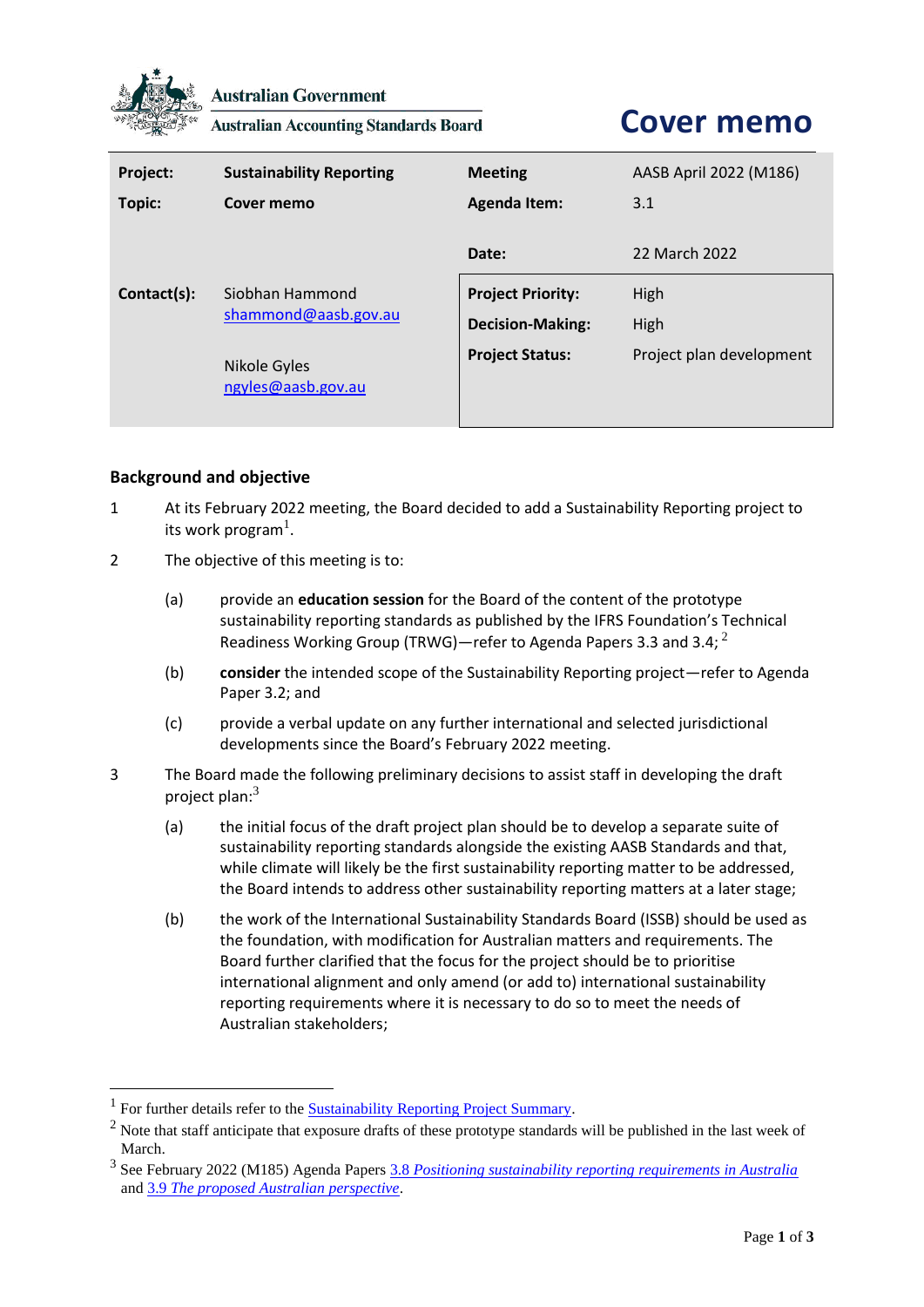- (c) the initial scope of the project relates to for-profit entities, with the draft project plan to address how to respond to feedback from for-profit entities of all sizes, not only larger listed entities. The Board decided to consider the not-for-profit sector at a later stage and asked staff to continue to engage with not-for-profit private and public sector entities in considering the initial project development; and
- (d) apply its existing *[Due Process Framework for Setting Standards](https://www.aasb.gov.au/admin/file/content102/c3/AASB_Due_Process_Framework_09-19.pdf)* to preliminary work on the Sustainability Reporting project.
- 4 The Board also discussed the importance of clarifying the scope of the Sustainability Reporting project. In particular, the Board asked staff to further clarify the intended scope of the Board's work on sustainability reporting.

## **Attachments and structure of Board papers**

- 5 This meeting is structured as follows<sup>4</sup>:
	- (a) **Agenda Paper 3.2** *Proposed project scope*—this paper provides staff analysis and recommendations on the potential scope of the Sustainability Reporting project;
	- (b) **Agenda Paper 3.3 Climate-related Disclosures** *Prototype*—prepared by the Value Reporting Foundation, this paper provides an overview of the TRWG's *Climaterelated Disclosures* prototype standard and supplement;
		- (i) Agenda Paper 3.3.1 TRWG *Climate-related Disclosures* prototype standard;
		- (ii) Agenda Paper 3.3.2 TRWG *Climate-related Disclosures* Prototype— Supplement: *Technical Protocols for Disclosure Requirements*.
	- (c) **Agenda Paper 3.4 General Requirements for Disclosure of Sustainability-related Financial Information** *Prototype*—this paper provides an overview of the TRWG's *General Requirements for Disclosure of Sustainability-related Financial Information* prototype standard;
		- (i) Agenda Paper 3.4.1 TRWG *General Requirements for Disclosure of Sustainability-related Financial Information* prototype standard.

## **Next steps**

6 Staff anticipate that the exposure drafts of the TRWG's *Climate-related Disclosures* and *General Requirements for Disclosure of Sustainability-related Financial Information* prototypes will be published in the last week of March. Staff also expect that the comment period will be 120 days or less.

## **Outreach plan**

- 7 In order to obtain detailed and useful feedback on all aspects of the exposure drafts from both accountants and non-accountants, staff plan to engage in the following outreach should time allow:<sup>5</sup>
	- (a) **Proactive stakeholder engagement**—for example, through one-on-one meetings, meetings with existing AASB advisory committees and requesting submissions directly from sustainability reporting stakeholders. Staff intend to target specifically:

<sup>4</sup> Key questions for consideration by Board members are in Agenda Paper 3.2 *Proposed project scope*.

<sup>5</sup> Where appropriate to do so staff will also include and liaise with the Auditing and Assurance Standards Board as part of all planned outreach.